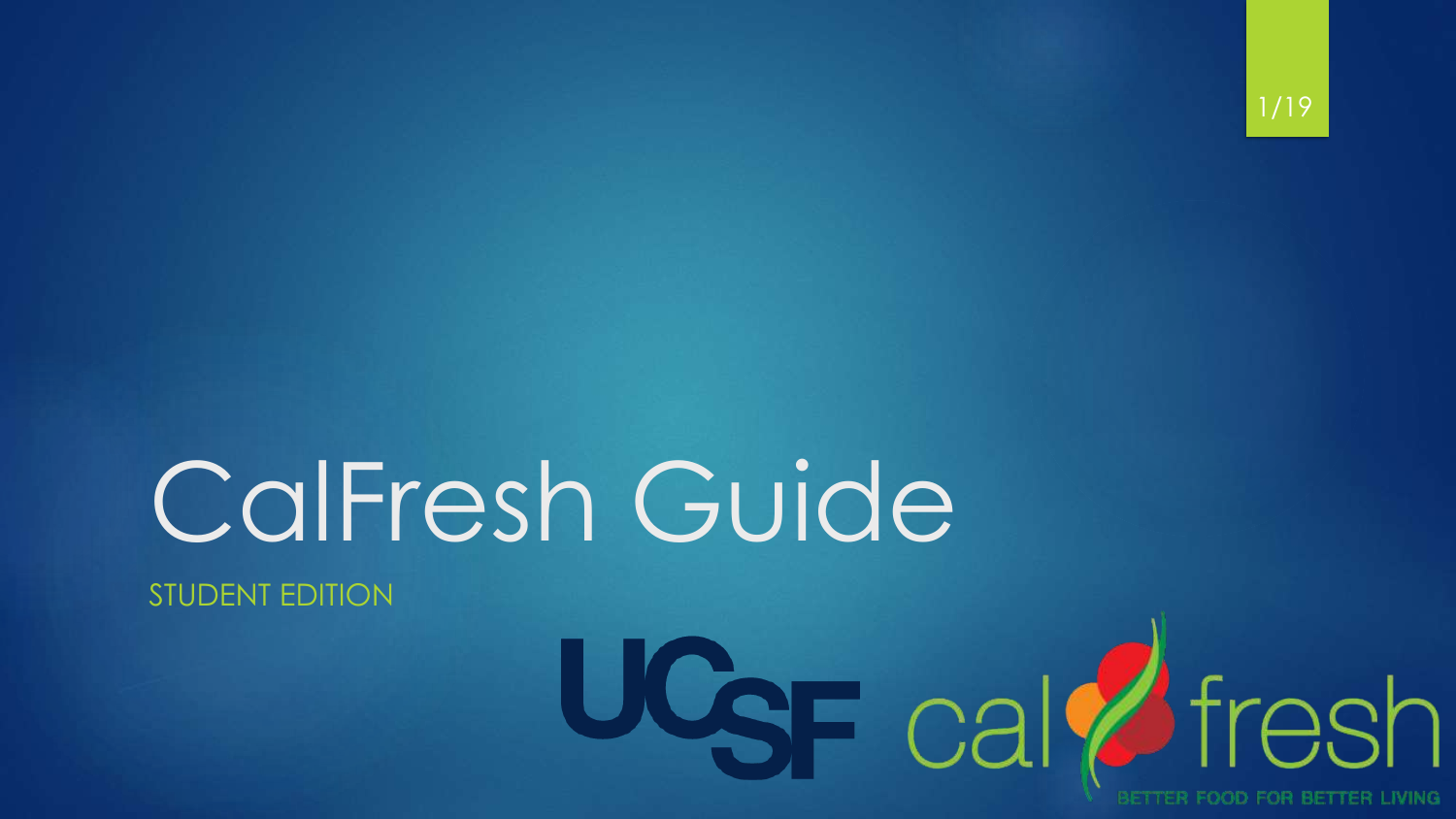#### Outline: What's Here?

#### **Benefits:**

- ▶ Why apply?
- **Eligibility:** 
	- If its this really worth my time?
- **Application Checklist & Instructions:** 
	- *How* do I start?
- **Other Resources:** 
	- ▶ What else is out there?

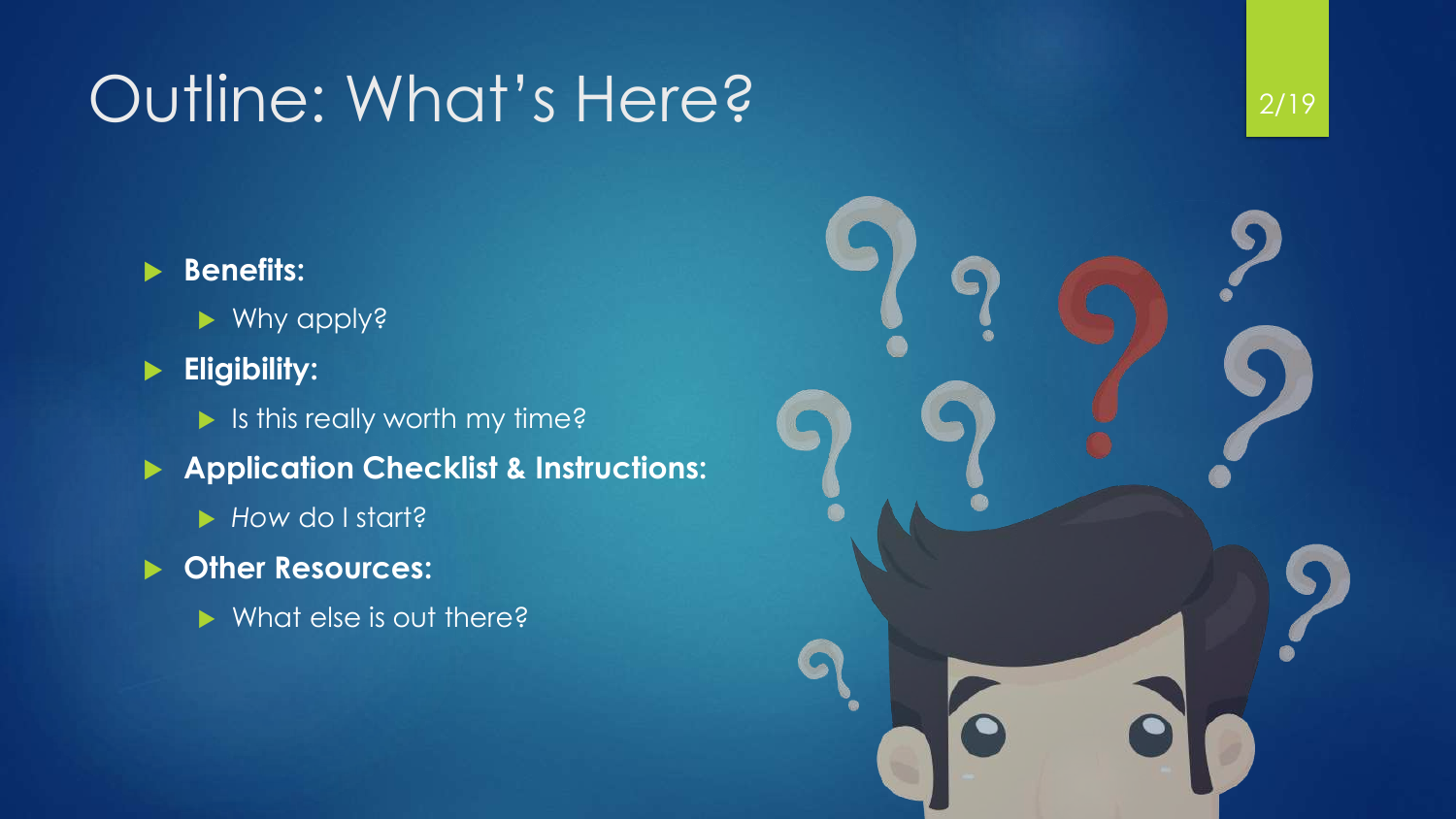## **(Many) Benefits**



#### **Food**

- **Up to \$192/mo for groceries**
- **Farmers' Markets match up to \$10 of EBT**
- **Imperfect Produce discounts**
- **Transportation**
	- **Discounted Unlimited Lifeline MUNI pass (\$39/mo)**
	- **Annual JUMP membership (\$5/yr)**
- **Fun and More**
	- **Free/discounted admission to Cal Academy, Exploratorium, and more!**
	- **California Lifeline Phone Service (Free!)**
	- **Discounted Amazon Prime (\$5.99/mo)**
	- **Discounted internet (providers vary)**
	- **[Click here for more!](https://lowincomerelief.com/california-ebt/)**





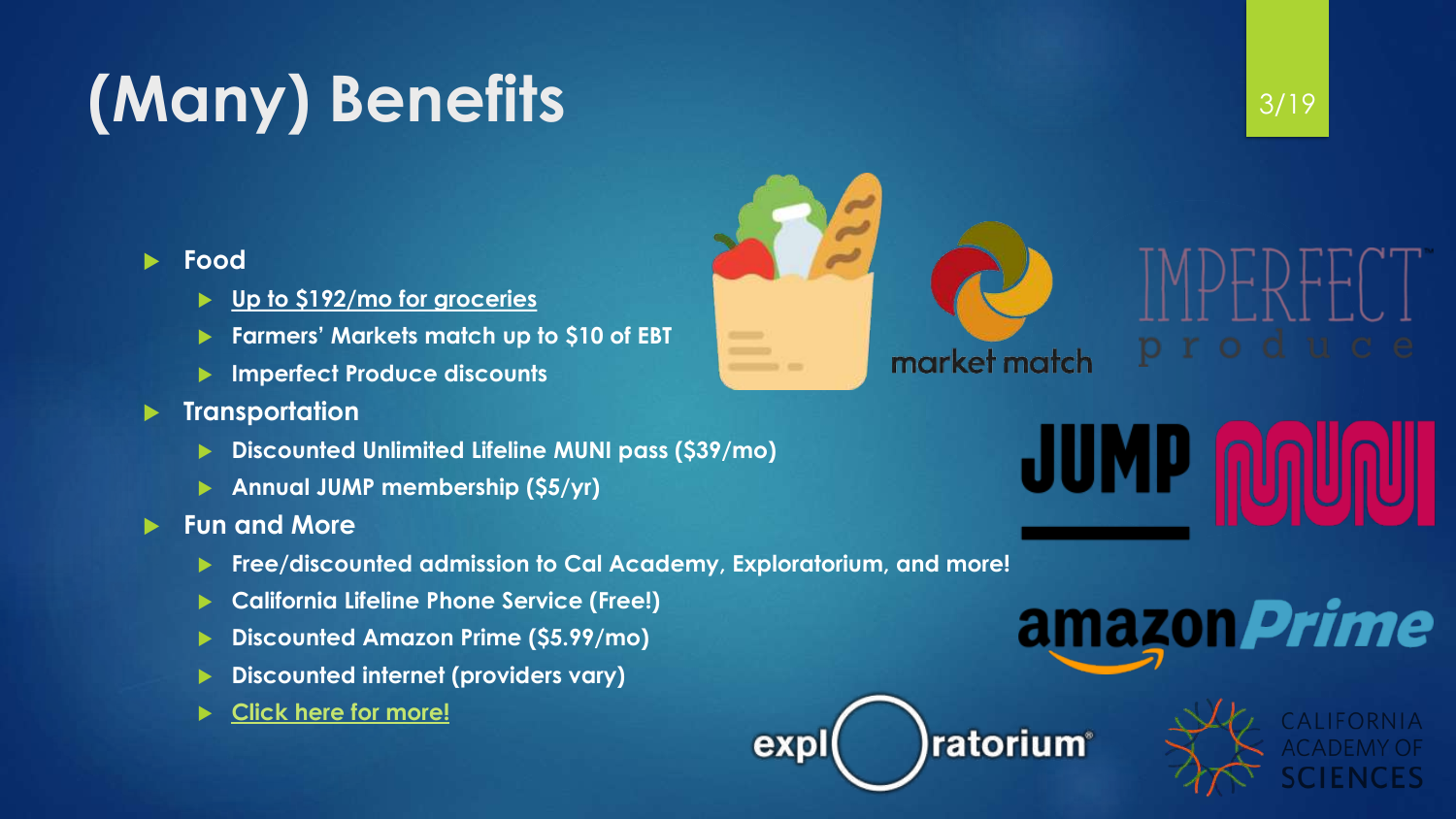### **Eligibility:** Quick and Dirty





- **Many students are eligible so don't write yourself off too quickly!**
	- Income and student requirements can be confusing, but we'll walk you through it
- Common reasons students are not eligible
	- PHD/MSTP Stipends
	- International Student (Must be US Citizen or a legal permanent resident)
- **If you don't apply, you won't know if you qualify**
- Sure you are ineligible? Skip to the end for available resources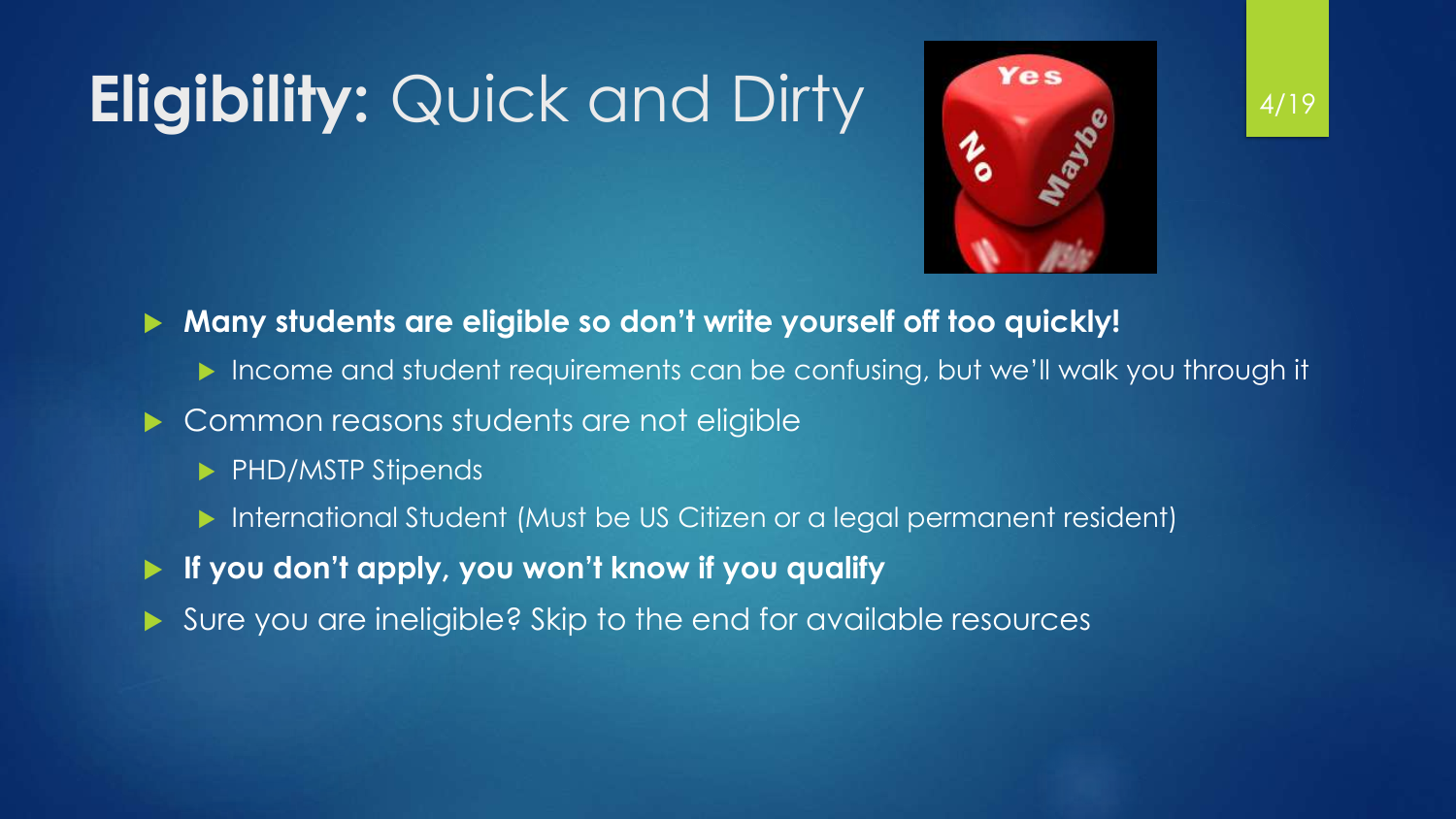### **Eligibility:** Nitty Gritty

#### ▶ 3 Major Criteria

- US Citizenship or Permanent Legal Residence (PLR)
- Income at or under chart based on household
- **Fulfill at least ONE student requirement**

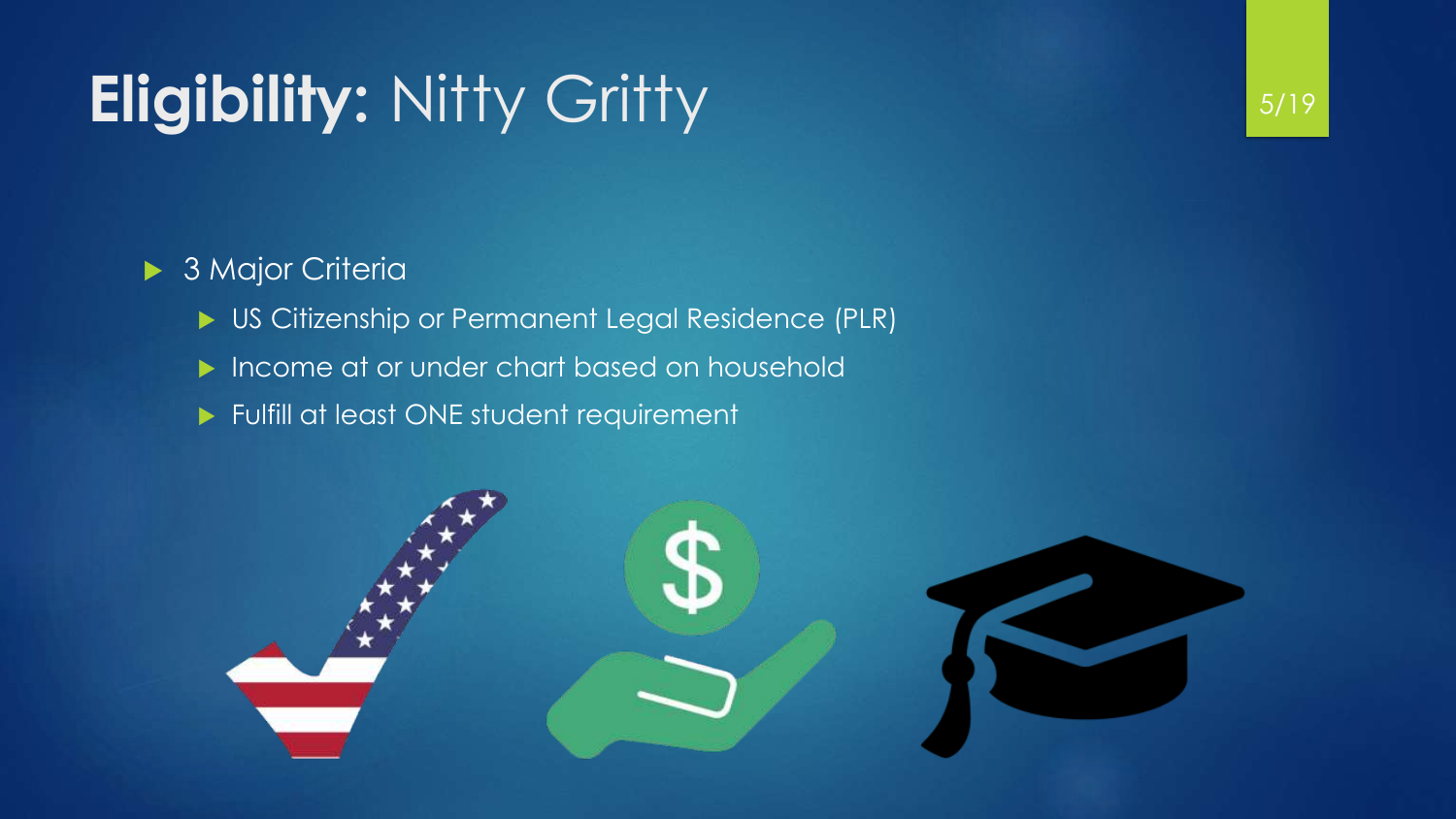### **Eligibility:** Citizenship or PLR

▶ You'll need documentation to prove this

- **Passport**
- PLR Card
- $\triangleright$  See checklist for more



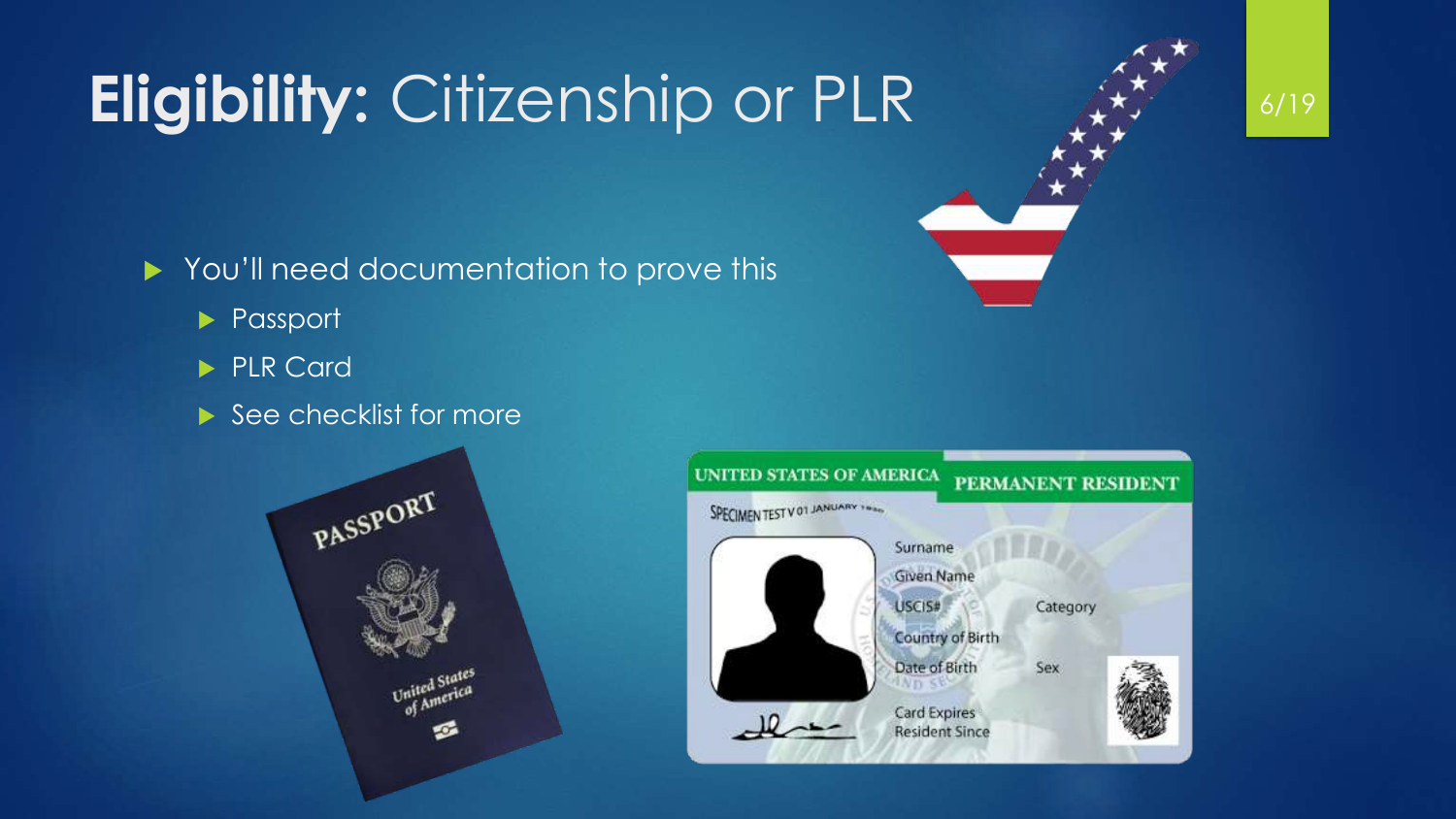#### **Eligibility:** Income Limits

"How broke do I need to be to qualify?"

- **Depends on your "household" size**
- Unless you are living with a spouse or your kids, household size=1
- Limits shown below for monthly *gross* income (before taxes)

| <b>Family</b><br><b>Size</b> |        | $\overline{2}$ | $\mathbf{3}$                | $\overline{4}$ |  |        |        |        |        |
|------------------------------|--------|----------------|-----------------------------|----------------|--|--------|--------|--------|--------|
| <b>Income</b><br>Limit       | \$2010 | \$2708         | \$3404 \$4100 \$4798 \$5494 |                |  | \$6190 | \$6888 | \$7586 | \$8284 |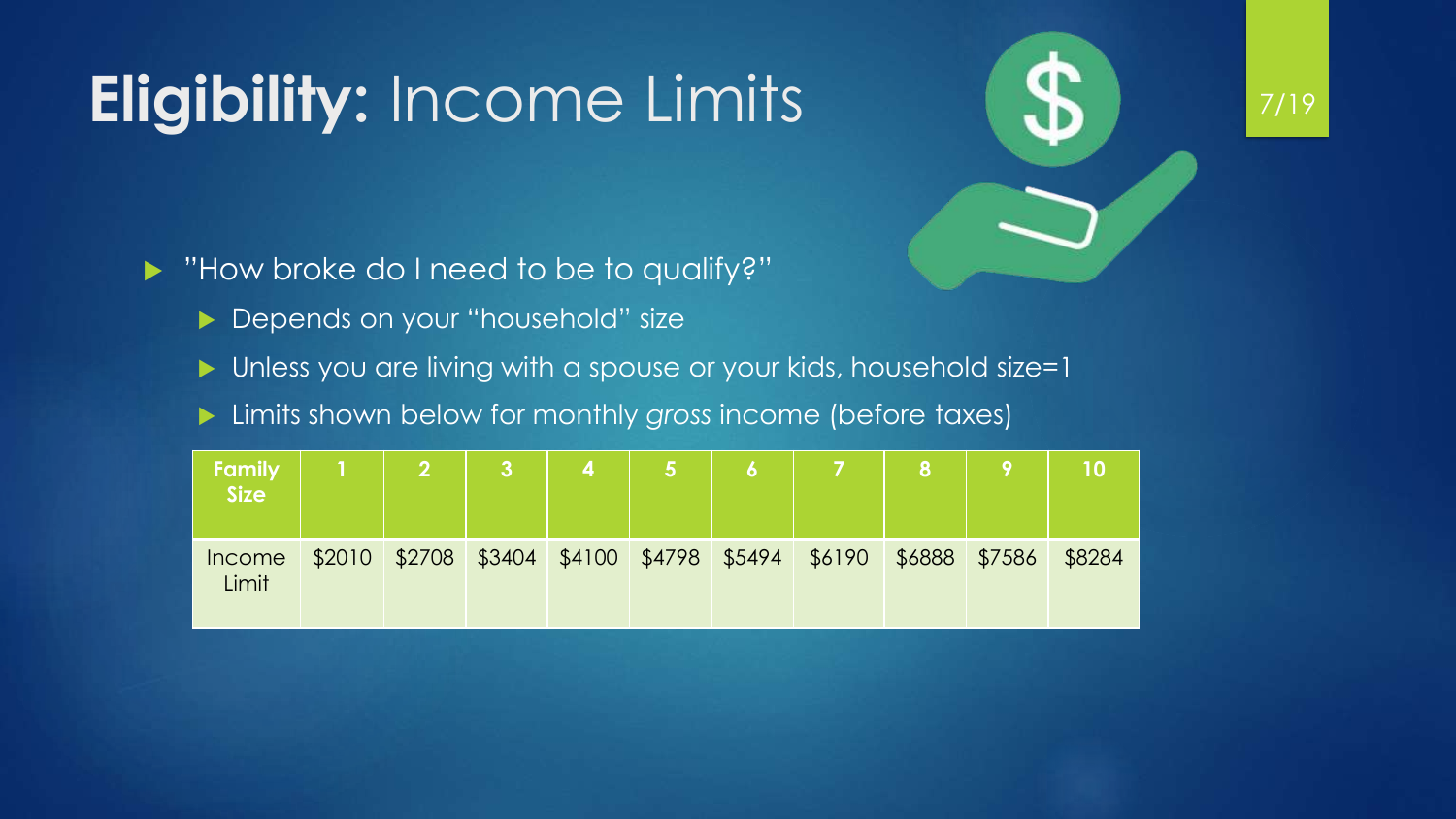#### **Eligibility:** Student Requirements

Many students satisfy one or more of these.

- ▶ Only need to satisfy **ONE** to be eligible
- *Eligibility* for Federal Work Study is a popular option
- Financial Aid can verify and document your eligibility. You will need this as proof of eligibility to satisfy this requirement
	- ▶ [Click here to request Federal Work-Study Eligibility Letter](https://ucsf.co1.qualtrics.com/jfe/form/SV_80JpLvADPStNeMl)
- **Eligibility** is different than actually working. (i.e. Working 20hrs/wk is a separate requirement.)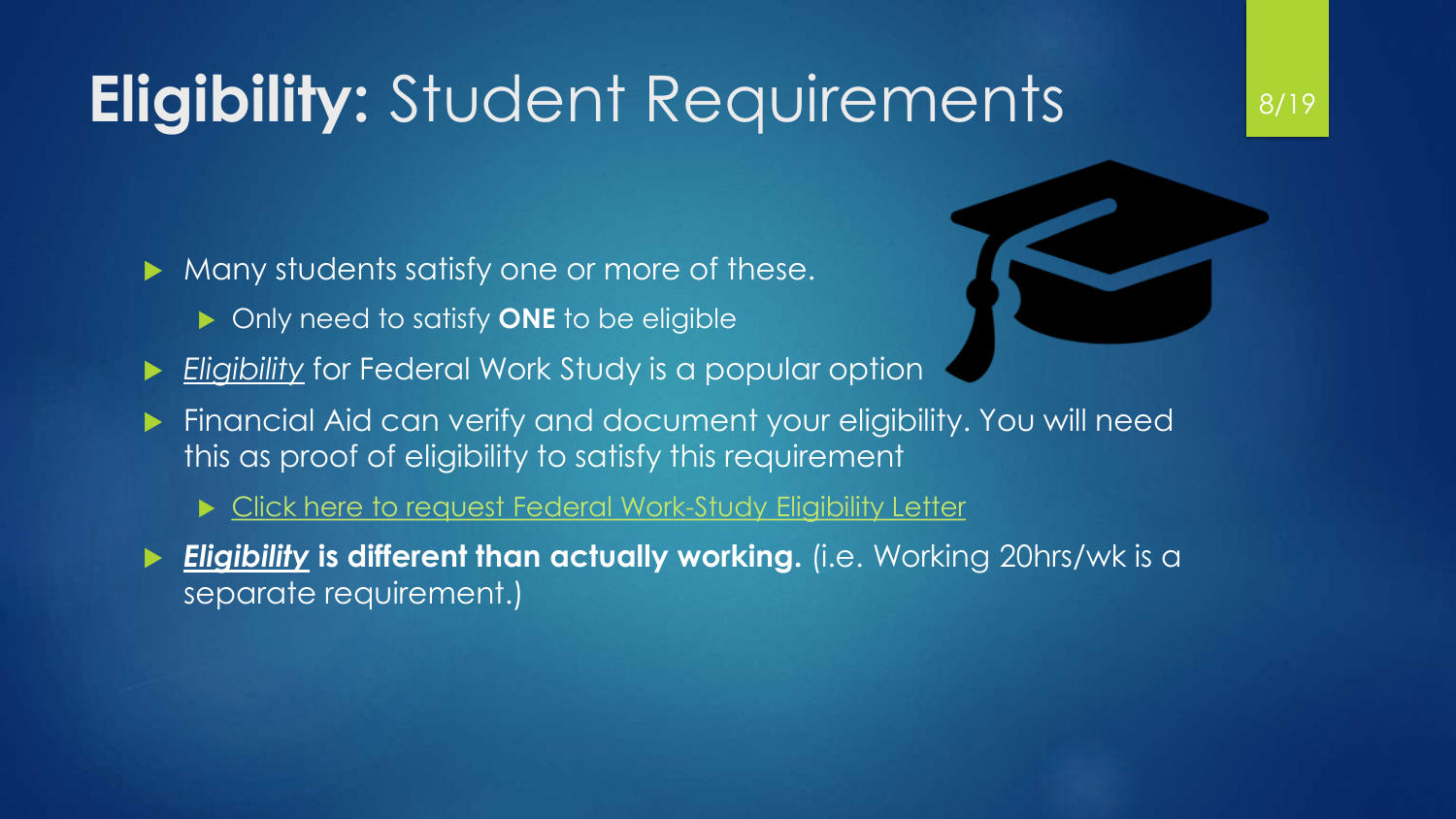#### **Eligibility:** Specifics

#### Satisfy at least **<u>ONE</u>** of the following:

- **Approved for federal work-study and anticipate working during the term**
- Work at least 20hrs/wk on average
- ▶ Full-time student with a child under 12
- ▶ Part-time student with a child under 6
- Part-time student with child 6-11 without adequate childcare
- Receiving CalWORKs
- Enrolled in CalFresh employment and training
- Do not plan to register for next school term

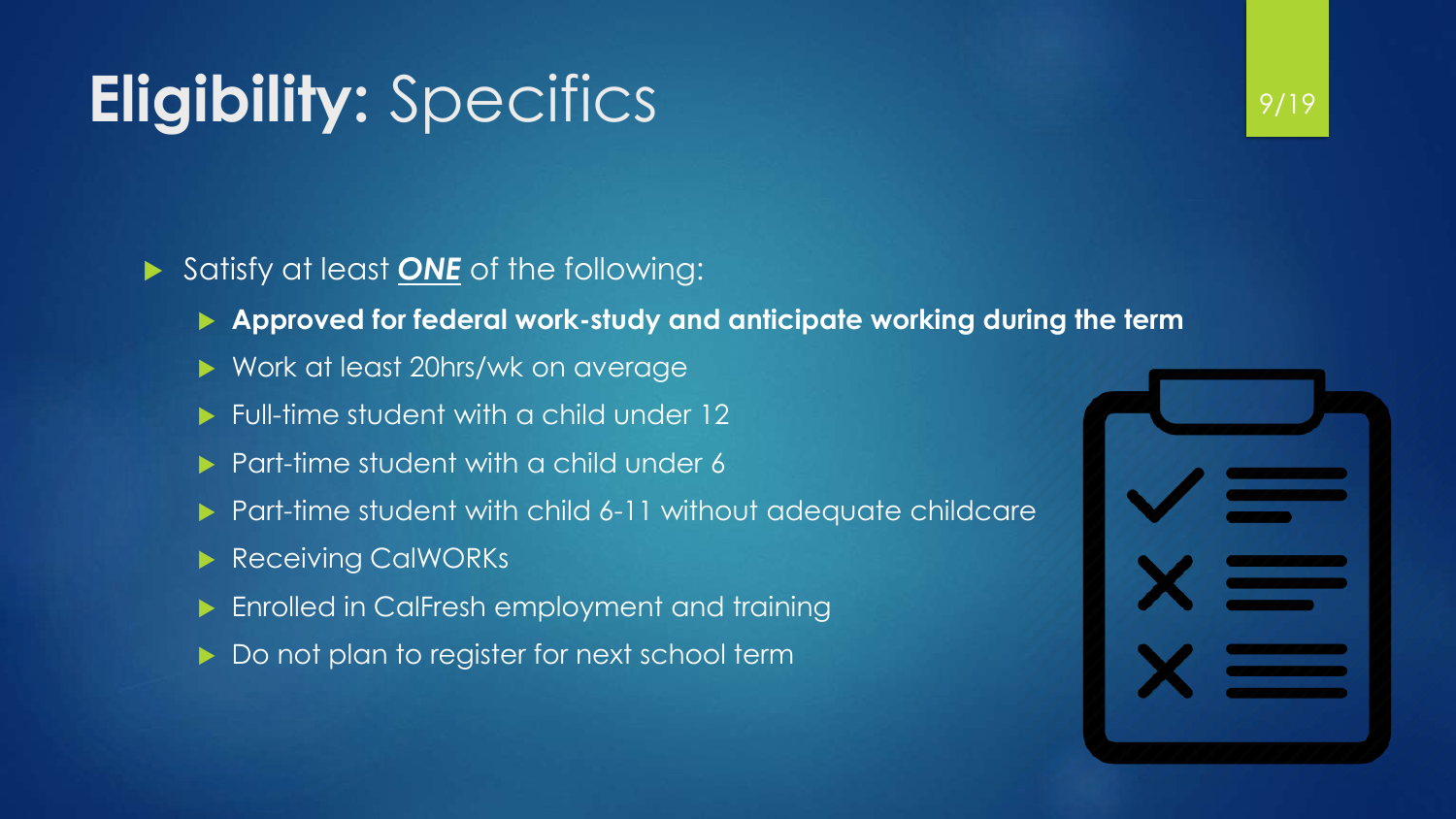#### **Application Checklist**: Overview

Seems like you're eligible? Here's what you'll need:

- ▶ 1. Proof of residence (lease, copy of bills with your name and address)
- ▶ 2. Federal Work-Study Eligibility Letter
	- ▶ May need pay stubs depending on case worker
- ▶ 3. Class Schedule
- ▶ 4. Other proof to satisfy requirements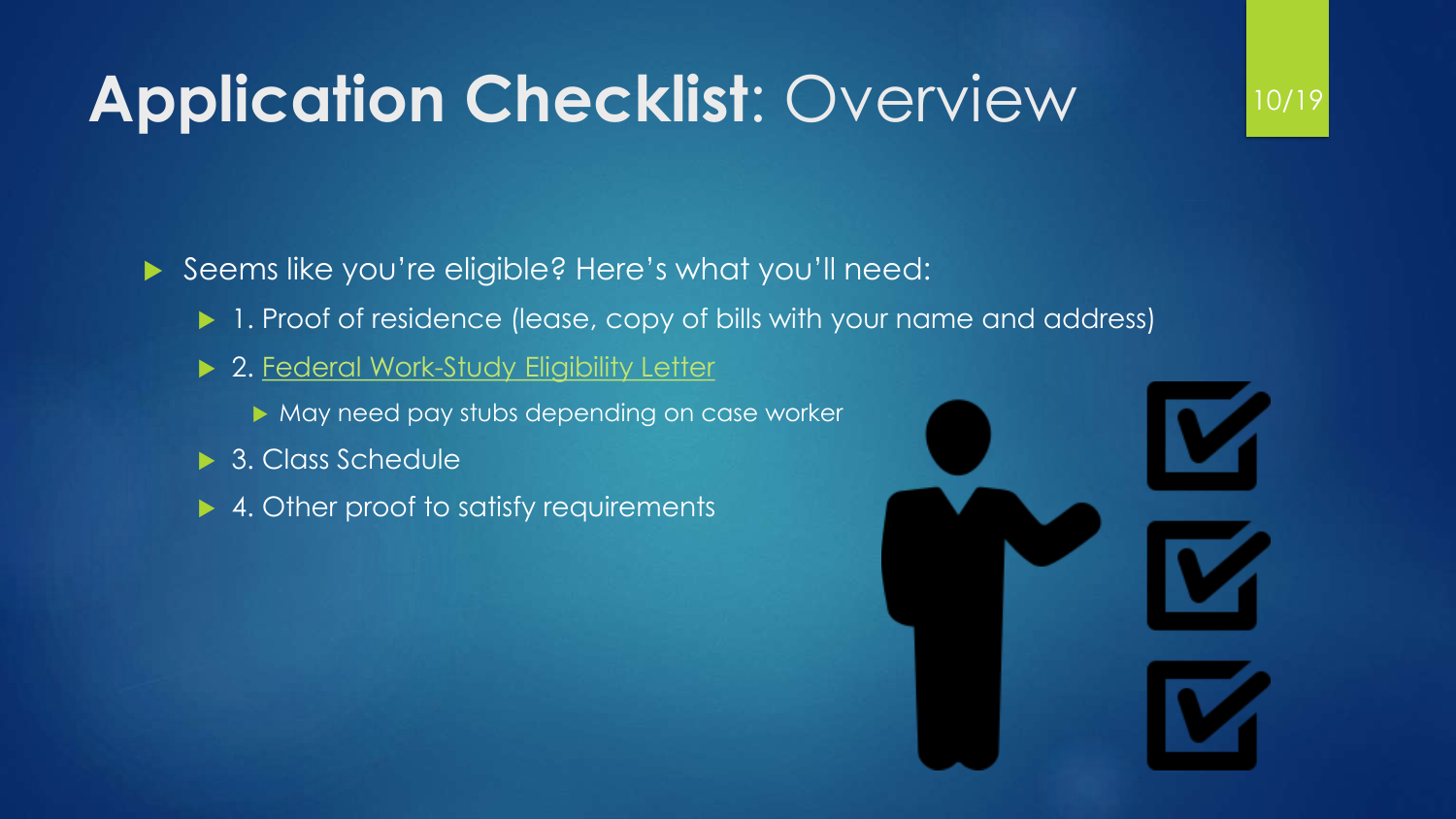#### **Application Checklist:** Specifics

 $\blacktriangleright$  Collect anything below that applies to you:

 $\sqrt{}$  ID card

- $\checkmark$  Birth certificate for children
- LPR card (Lawful Permanent Resident)
- US Passport
- Social Security Card
- $\checkmark$  Proof of income from last 30 days
- Rent/Mortgage
- Child care Bills
- Court Ordered Child Support
- $\checkmark$  Medical bills if elderly or disabled

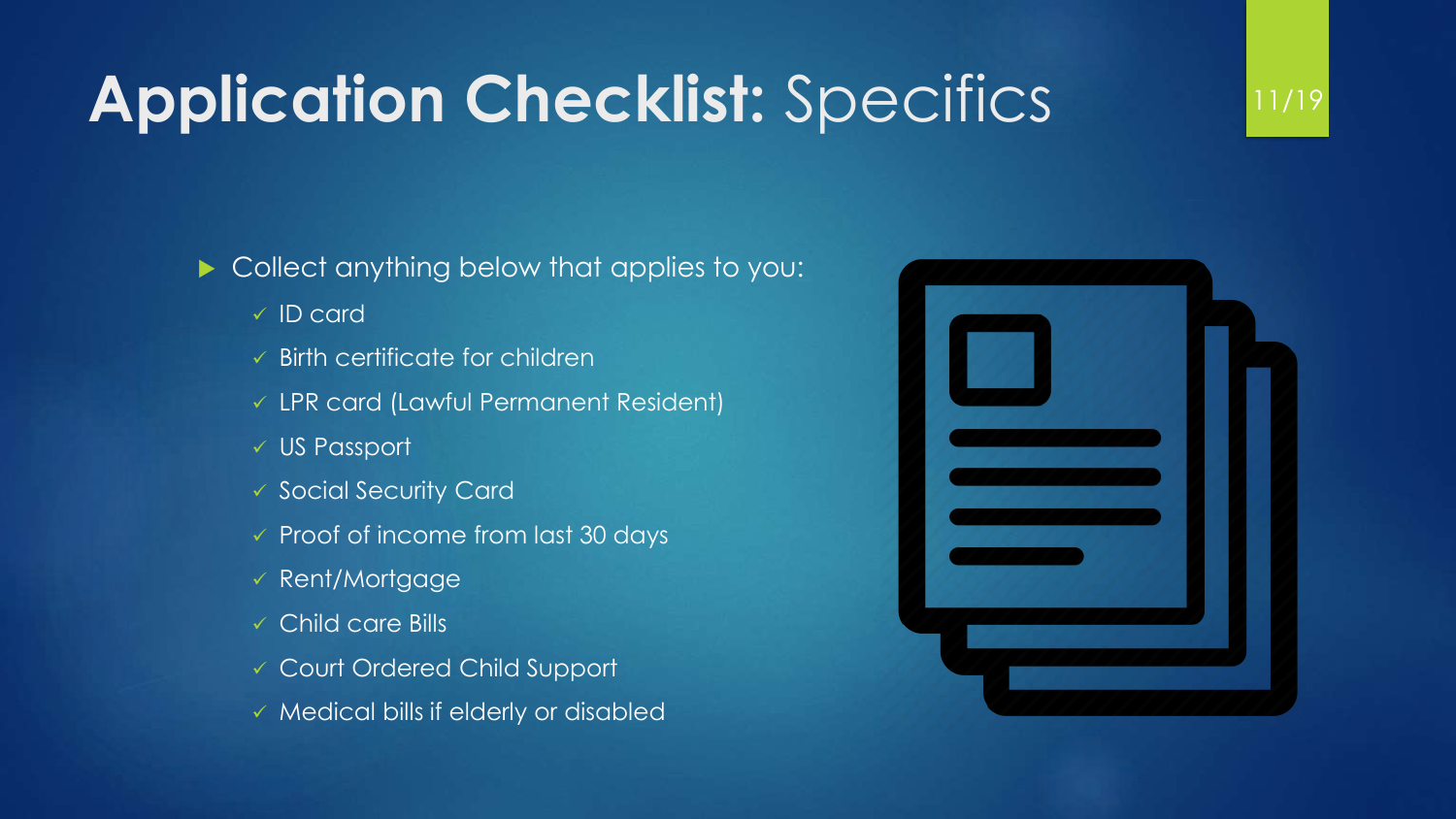#### **Instructions:** Overview



▶ Four Steps to Benefits

- Create an Account (~5 mins)
- ▶ Upload documents (~10mins1
- $\blacktriangleright$  Phone Interview (~10-20mins)
- Approval /Denial Letter (3-30 days)



Click here to link to the application website!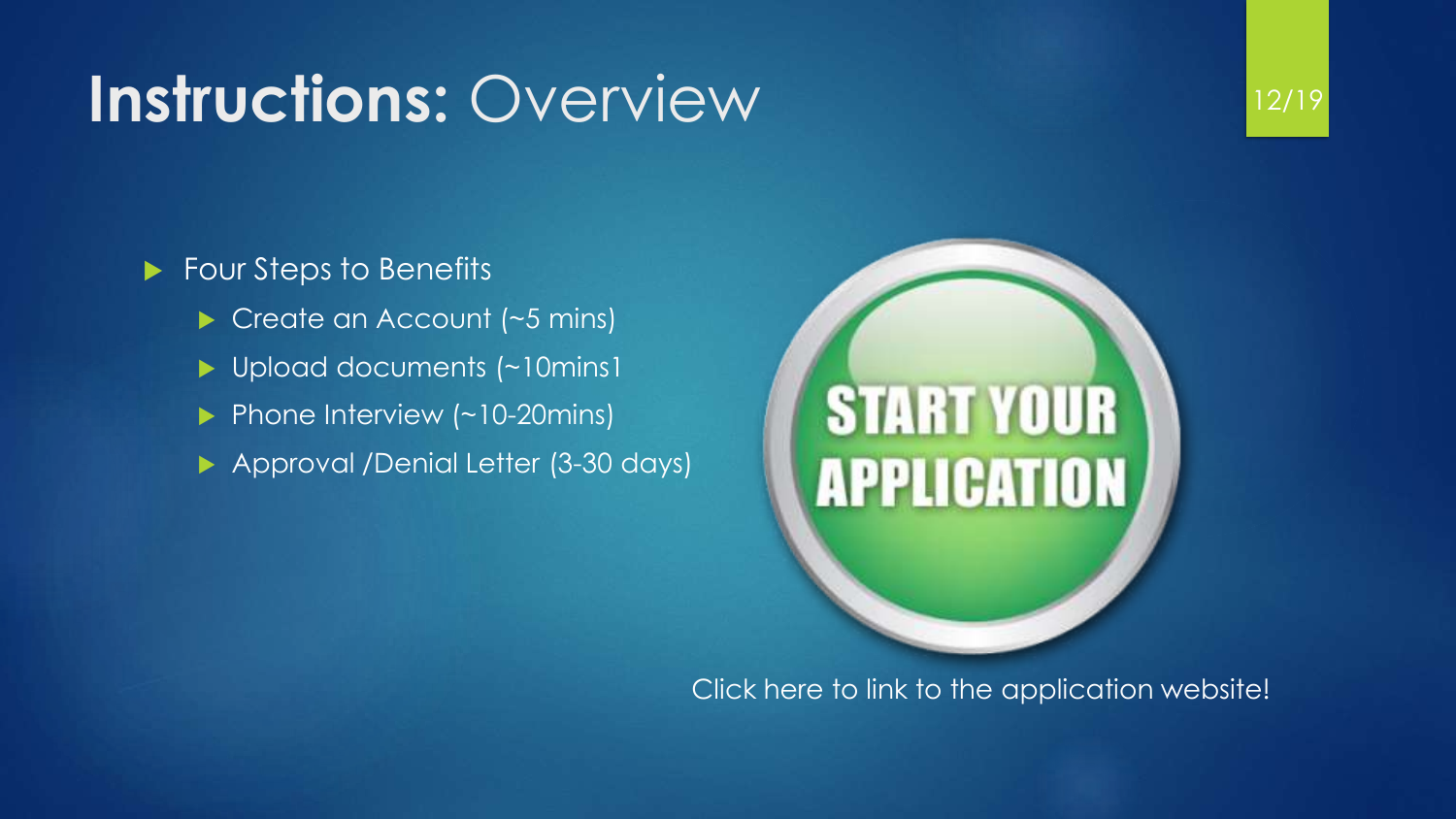#### **Instructions:** (1)Create an Account

#### Step One: Create an account at [mybenefitscalwin.org](https://www.mybenefitscalwin.org/)





CalFresh is California's food stamps (SNAP) program. Most households get more than \$200 a month.

Learn more



An official State of California CalFresh outreach partner.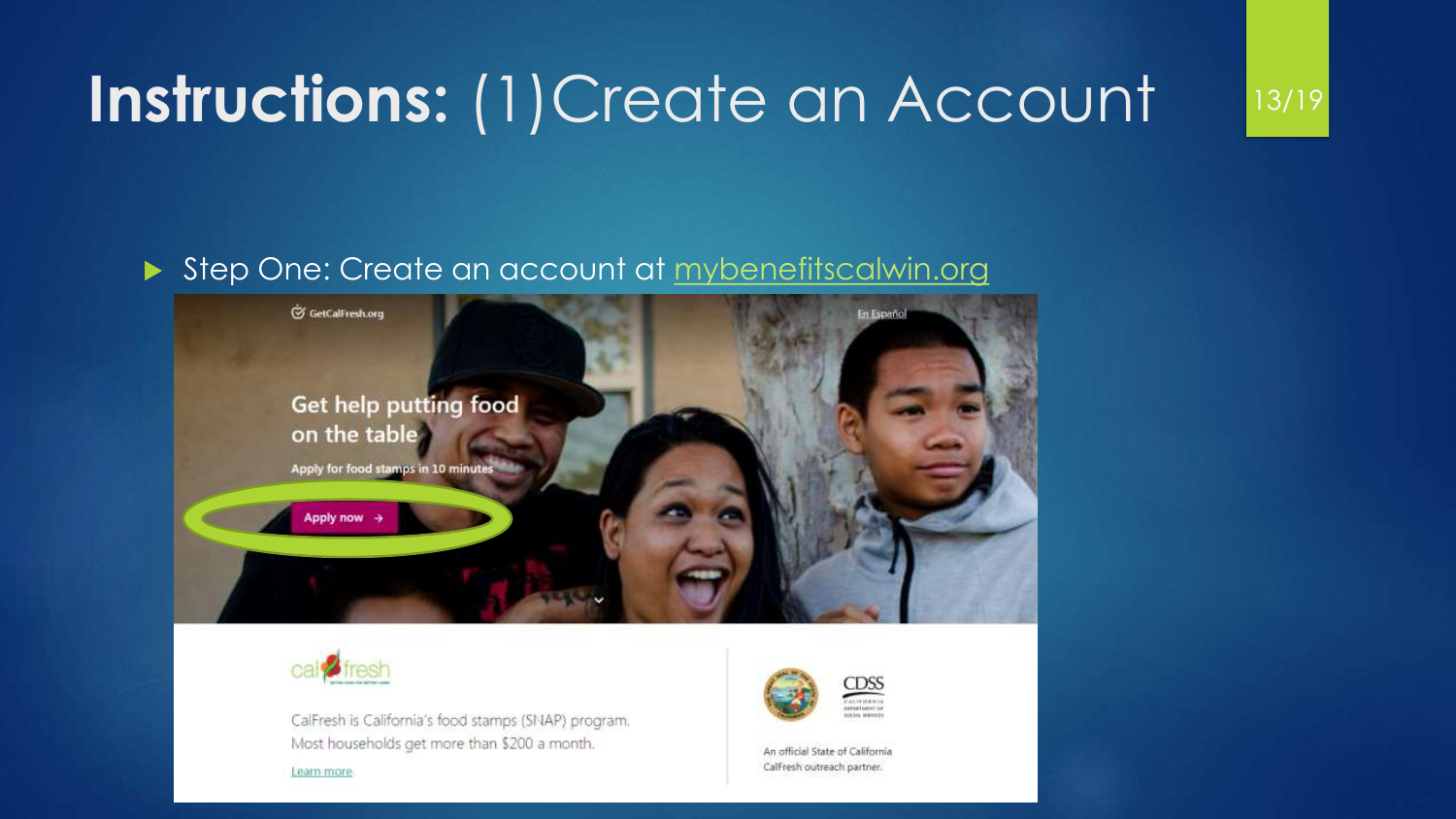### **Instructions:** (2)Upload Documents

#### ▶ 1. Citizenship Verification

- **Passport**
- **Birth Certificate**
- ▶ Green Card
- ▶ 2. Income Verification
	- **Financial Award Letter**
	- ▶ Work study verification OR recent pay stubs
- ▶ 3. Student Verification
	- ▶ Class Schedule

**Provide good contact number and best time(s) for phone interview**

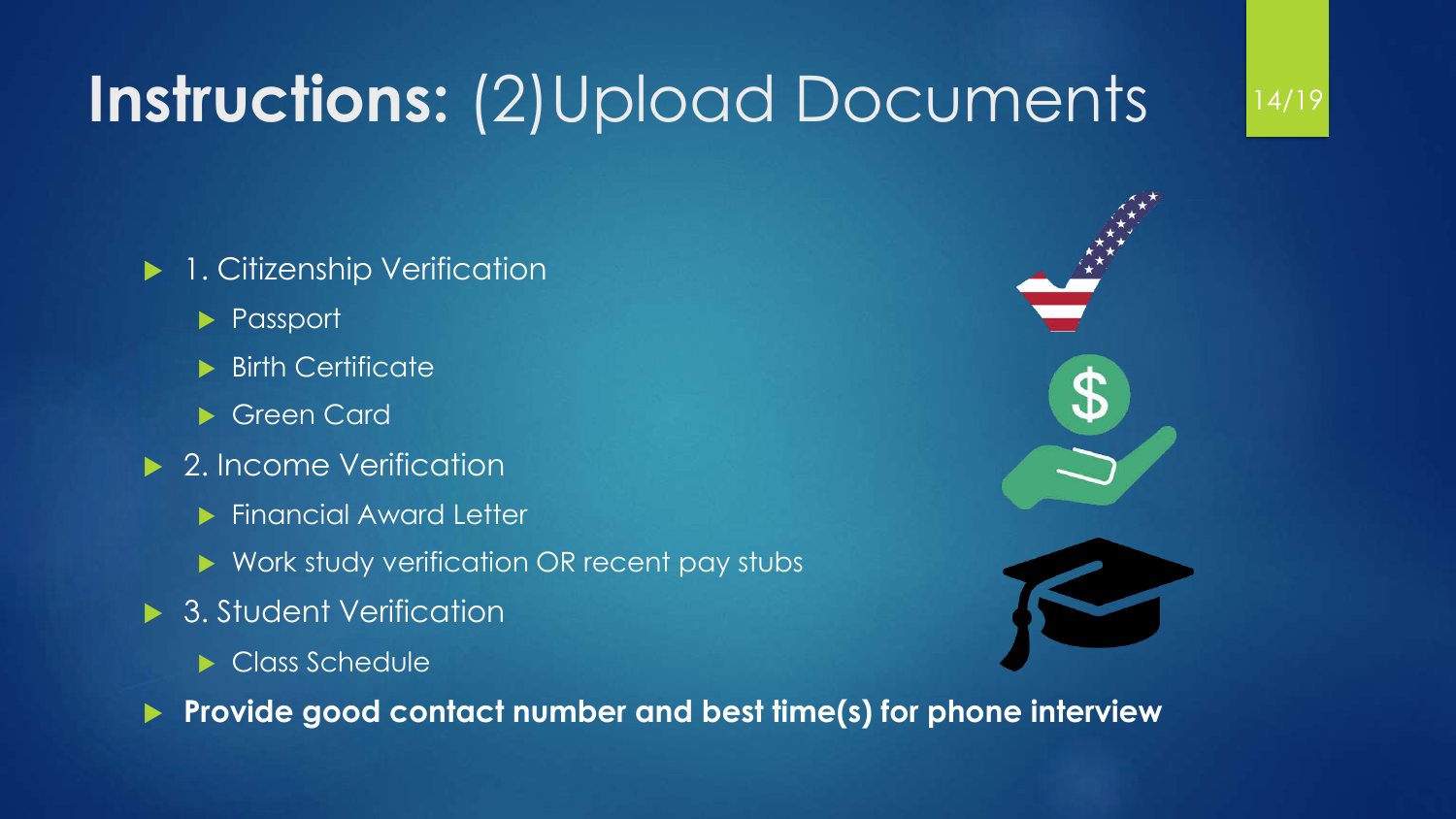### **Instructions:** (3)Interview

**Missing your Interview will result in denial!**



- Within 3 days you will receive a text/call to schedule an interview
	- ▶ Over the phone
	- **In-person at the county office**
	- Special events are held a few times a year where county workers hold interviews in person on campus by appointment only. [Click here t](https://basicneeds.ucsf.edu/events.)o find our next event
		- Contact [FSFS@ucsf.edu](mailto:FSFS@ucsf.edu) to schedule an appointment
		- ▶ Only SF residents are eligible for special events at this time
- Your interview must be completed within 30 days of application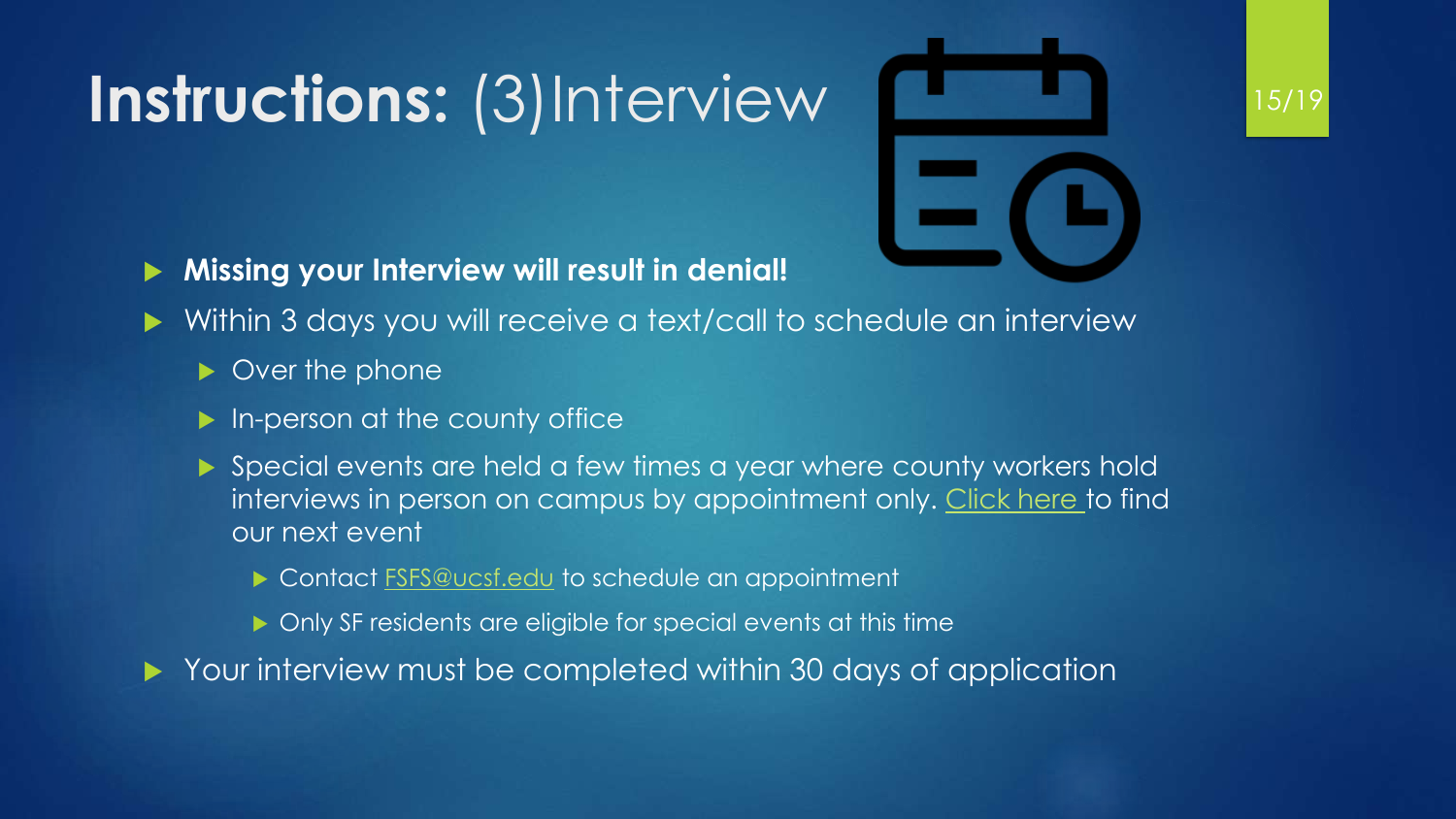#### **Instructions:** (3)Interview Preview

16/19

Be prepared to answer the following questions:

- ▶ Verify name, address, and SSN
- $\blacktriangleright$  How much is rent + utilities?
- ▶ What bank do you use?
- How much money is in your checking and savings?
- Do you receive financial help from parents or other source?
- Do you have loans outside of school?
- Are you a full-time or part-time student?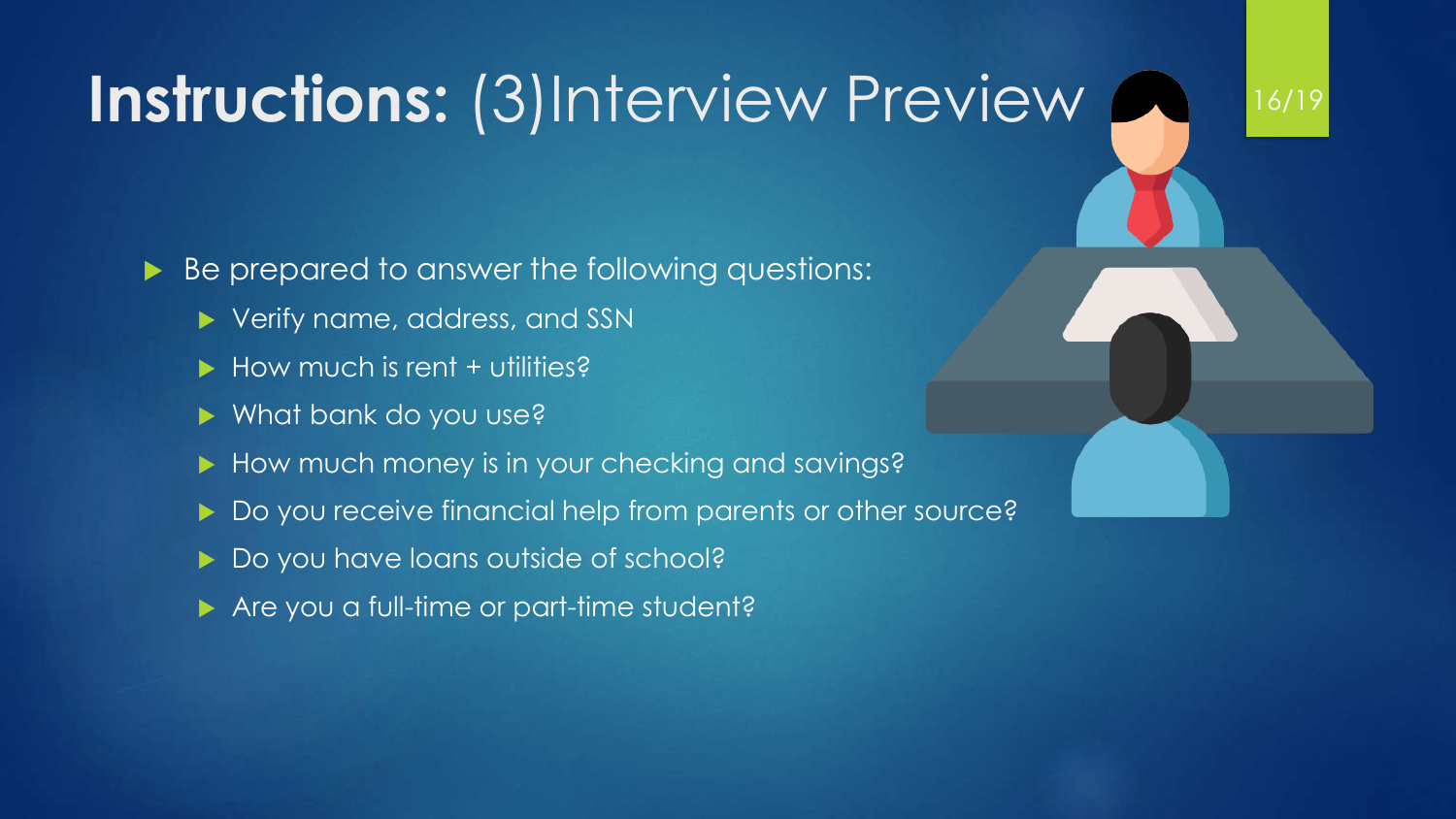### **Instructions:** (4)Approval/Denial

Letter sent via mail within 3-30 days

- No word within two weeks?
- ▶ Call HAS Medi-Cal @ 415-558-4700

#### **Approved**

Receive up to \$192/mo



- ▶ EBT Benefits card will be mailed and PIN will be mailed separately
- ▶ Complete SAR 7 Eligibility Status Report Form to maintain benefits
	- Instructions for SAR 7 found [here](http://www.cdss.ca.gov/cdssweb/entres/forms/English/SAR7A.pdf)
- **Denied**
	- Consider appealing
	- Contact financial aid if you are unsure why you were denied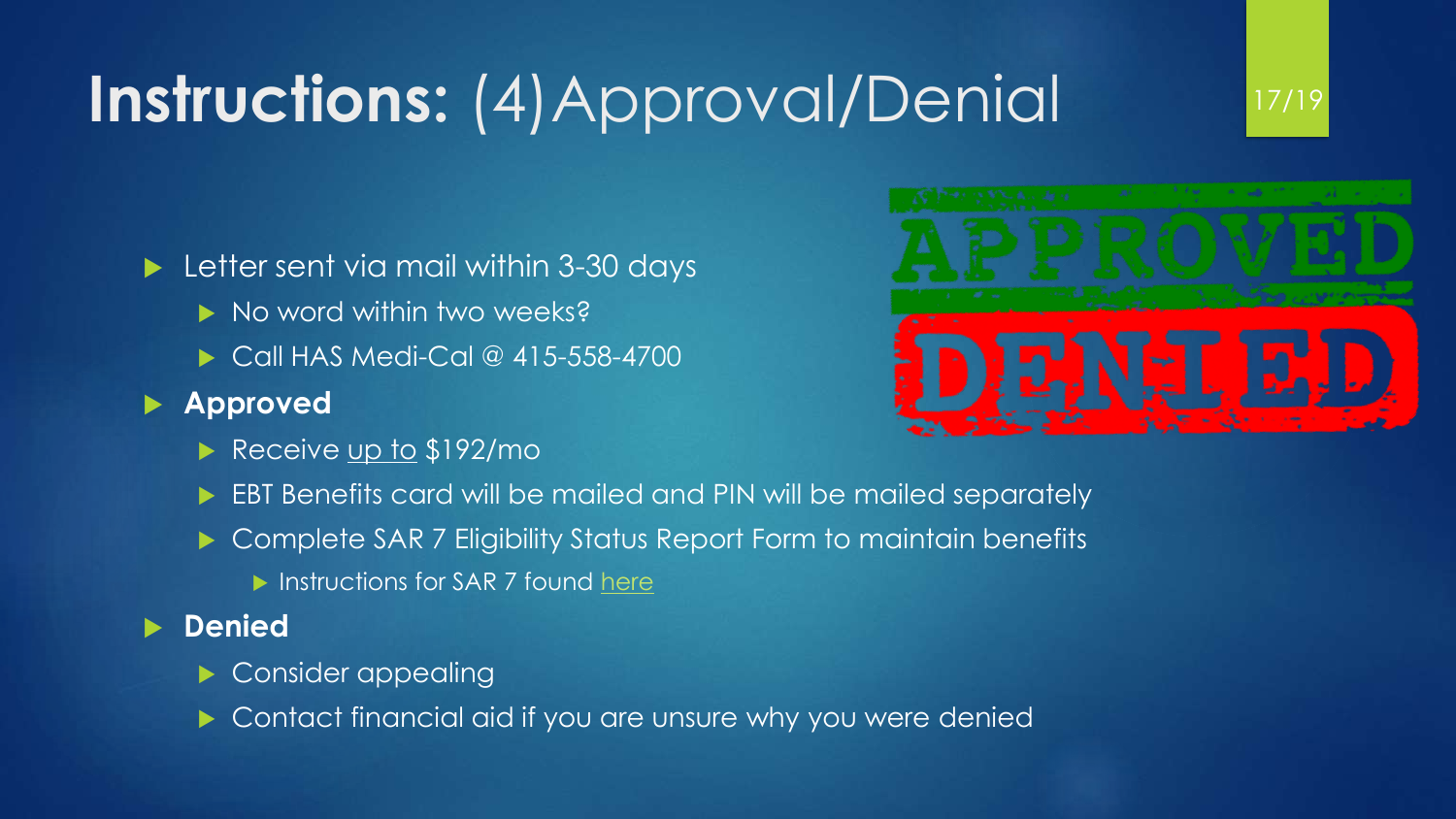### **Instructions:** (5)Using my Benefits

Monthly benefits are added at the beginning of each month

- Use your EBT card at participating grocery stores for FOOD only
	- Non-food items (i.e. household goods) will be paid for with the remaining balance
- Participating stores will often indicate if EBT is accepted
- Find participating stores here: **[EBT Locator](https://www.ebt.ca.gov/locator/index.html#/locator.page)**